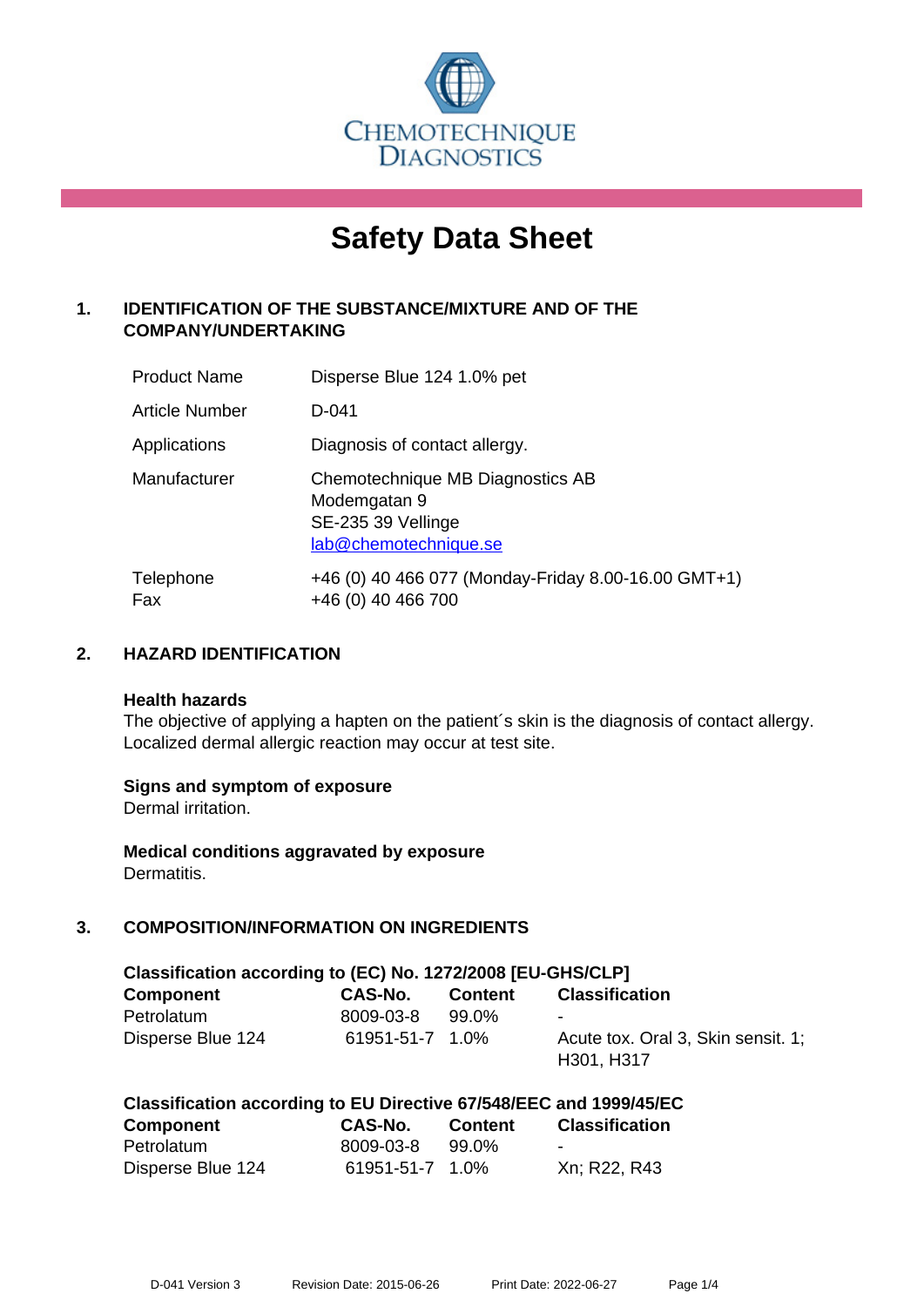## **4. FIRST AID MEASURES**

## **Emergency and first aid procedures**

Obtain medical attention.

# **5. FIRE-FIGHTING MEASURES\***

#### **Suitable extinguish media**

CO2, powder or water spray. Fight larger fires with water spray or alcohol resistant foam.

# **For safety reasons unsuitable extinguishing agents**

Water with full jet.

## **Special protective equipment for fire-fighters**

Wear self-contained respiratory protective device. Wear fully protective suit.

\*Data is shown for petrolatum only

## **6. ACCIDENTAL RELEASES MEASURES**

**Steps to be taken if material is released or spilled** Contain and place in a closed container.

# **7. HANDLING AND STORAGE**

**Precautions to be taken in handling and storage** Store dark at 5-8°C. Avoid extended exposure to light. FOR EXTERNAL USE ONLY.

# **8. EXPOSURE CONTROLS/PERSONAL PROTECTION**

**Respiratory protection** Not required.

**Ventilation** Local exhaust.

**Protective gloves** Disposal gloves.

#### **Eye protection** Not required with normal use.

## **Work/Hygienic practices**

Wash hands after each use.

## **9. PHYSICAL AND CHEMICAL PROPERTIES**

Odour **Odourless** 

Appearance Blue/Purple Semi-solid

Melting point\* 50-55° C Flash point\*  $>100^{\circ}$ C

Boiling point\* No data available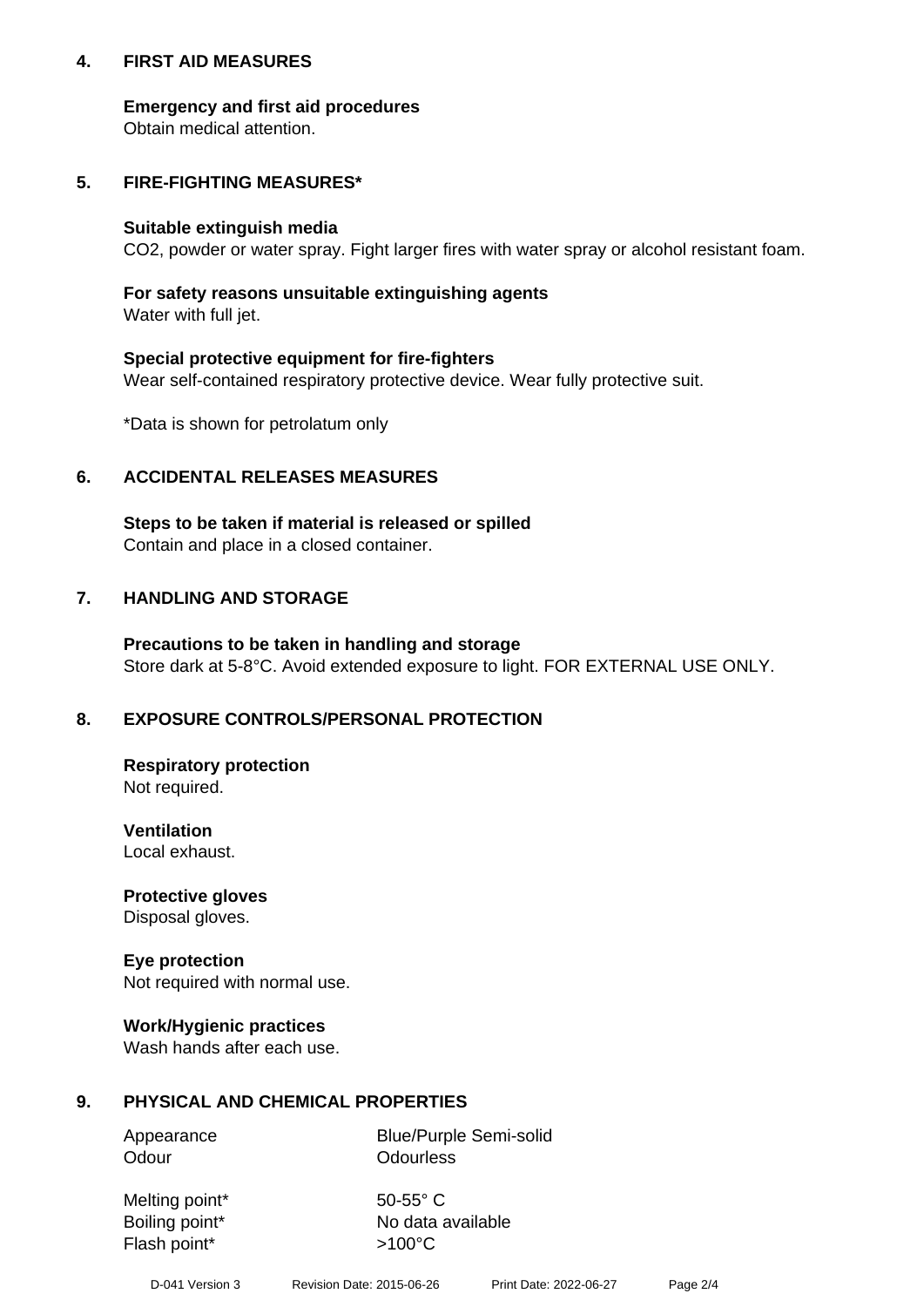Density\* No data available. Solubility in/Miscibility with Water\*

Self ignition\* Product does not self ignite. Danger of explosion\* Product does not present an explosion hazard. Insoluble

\*Data is shown for petrolatum only

# **10. STABILITY AND REACTIVITY**

#### **Incompability**

May react with strong oxidizing agents.

#### **Stability**

Stable at recommended storage conditions.

#### **Hazardous byproducts**

Combustion may generate CO, CO2 and other oxides.

**Hazardous polymerization**

Will not occur.

## **11. TOXICOLOGICAL INFORMATION**

No data available.

#### **12. ECOLOGICAL INFORMATION**

No data available.

## **13. DISPOSAL CONSIDERATIONS**

#### **Waste disposal method**

Comply with federal, state/provincial and local regulation.

#### **14. TRANSPORT INFORMATION**

Not dangerous goods.

## **15. REGULATORY INFORMATION**

The classification is according to the latest editions of the EU lists, and extended by company and literature data.

#### **16. OTHER INFORMATION**

#### **Text of H-statements and R-phrases mentioned in Section 3**

| Acute tox. Oral 3 |                           | Acute toxicity, Oral (Category 3)   |          |  |
|-------------------|---------------------------|-------------------------------------|----------|--|
| Skin sensit. 1    |                           | Skin sensitization (Category 1)     |          |  |
| H <sub>301</sub>  |                           | Toxic if swallowed                  |          |  |
| H317              |                           | May cause an allergic skin reaction |          |  |
| D-041 Version 3   | Revision Date: 2015-06-26 | Print Date: 2022-06-27              | Page 3/4 |  |